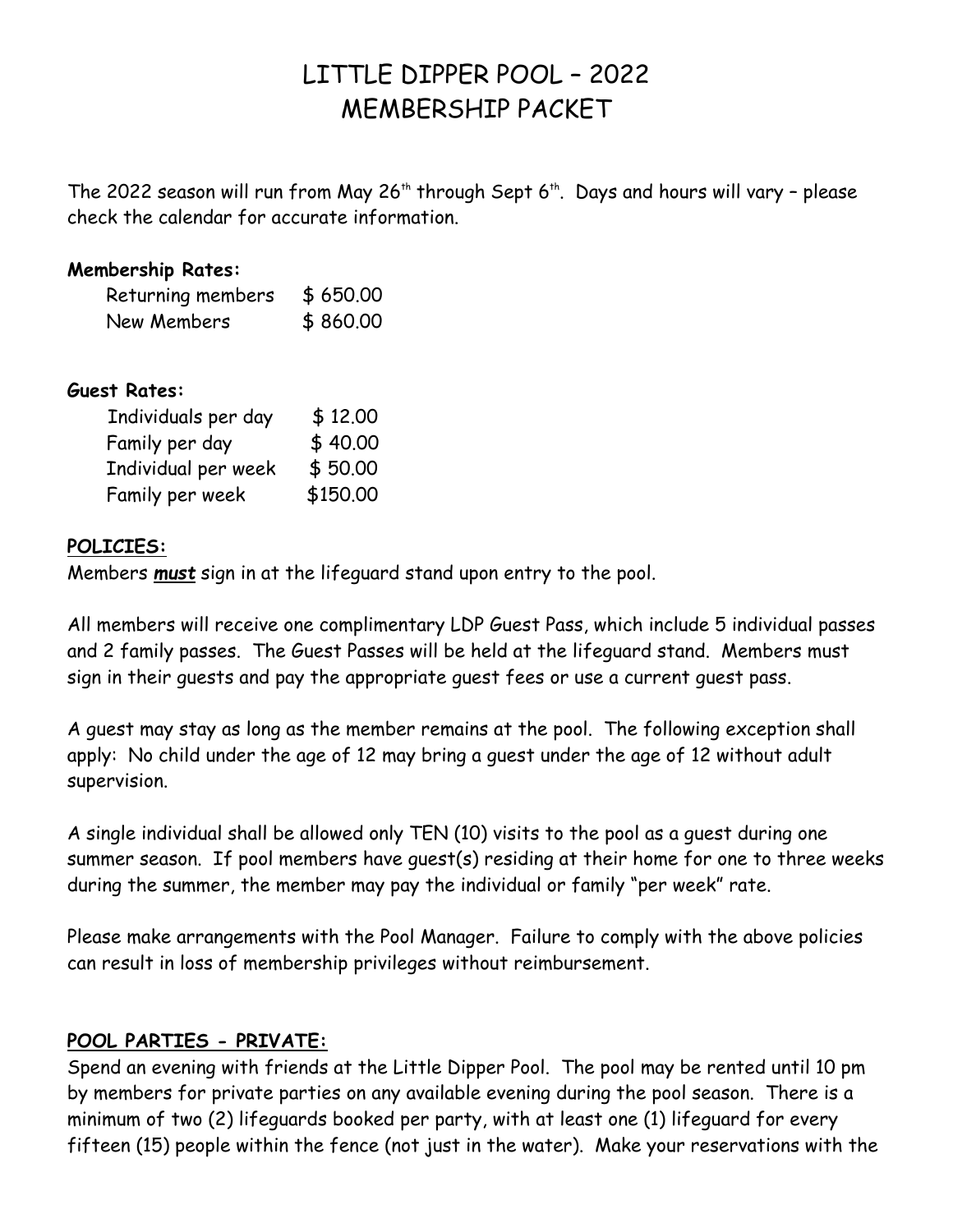pool manager at least seven (7) days prior to your party. Parties will begin after the pool has closed for the day, NOT BEFORE. If you would like to schedule a party opening week, please email for board for approval (thelittledipperpool@gmail.com).

### **2022 Pool Party Pricing:**

|                      | Weekday (Mon/Tues/Thurs) | Weekend (Fri/Sun) |  |
|----------------------|--------------------------|-------------------|--|
| Less than 30 people: | \$250                    | \$350             |  |
| $30-45$ people:      | \$325                    | \$425             |  |
| $45-60$ people:      | \$400                    | \$500             |  |

The lifeguards are on payroll during parties, therefore all money is due at the time of the reservation. You will not need to pay the lifeguards at the party, but please feel free to tip the lifeguards if you feel it is appropriate.

At the time of your reservation, you will be expected to pay a deposit of half of the rental fee, plus the entire pool rental fee, in two separate checks. The deposit check will be shredded or returned to you (please let us know) unless the area is left a mess, or there is damage to the property. The rental fee and deposit will be refunded in case of cancellation due to inclement weather. Should you need to cancel your party for other reasons, a minimum of 48 hours notice is required. If you cancel within 48 hours of the party you will forfeit the deposit. Please contact the pool manager if you must cancel.

#### **POOL PARTIES - NOT PRIVATE:**

Parties during regular pool hours may be arranged at least one week in advance. These parties may last up to two (2) hours and are limited to twenty (20) guests for a flat fee of **\$100.00.** You may also add up to ten (10) additional guests for \$12 per person, for a maximum of thirty (30) guests.

#### **SWIMMING LESSONS:**

A minimum of 4 sessions of "Learn-to-Swim" will be offered this summer for our members only. Each session will run Monday through Friday for two (2) weeks for a total of ten (10) classes per session. The cost for each session is \$50.00 for the first child and \$45.00 for each additional child. Fees must be paid at the time of registration. Sign-ups will be on a first come, first serve basis.

This year we will be piloting a hybrid model for swim lesson sign up. Priority registration will be done in person the week prior to the start of each new swim session and then online afterwards. More information to come as we get closer to the start of swim lessons.

The following classes are offered for ages 3 and over: Beginners, Advanced Beginners, Intermediates, and Swimmers, as well as Beginner and Advanced Diving. Parent/Tot classes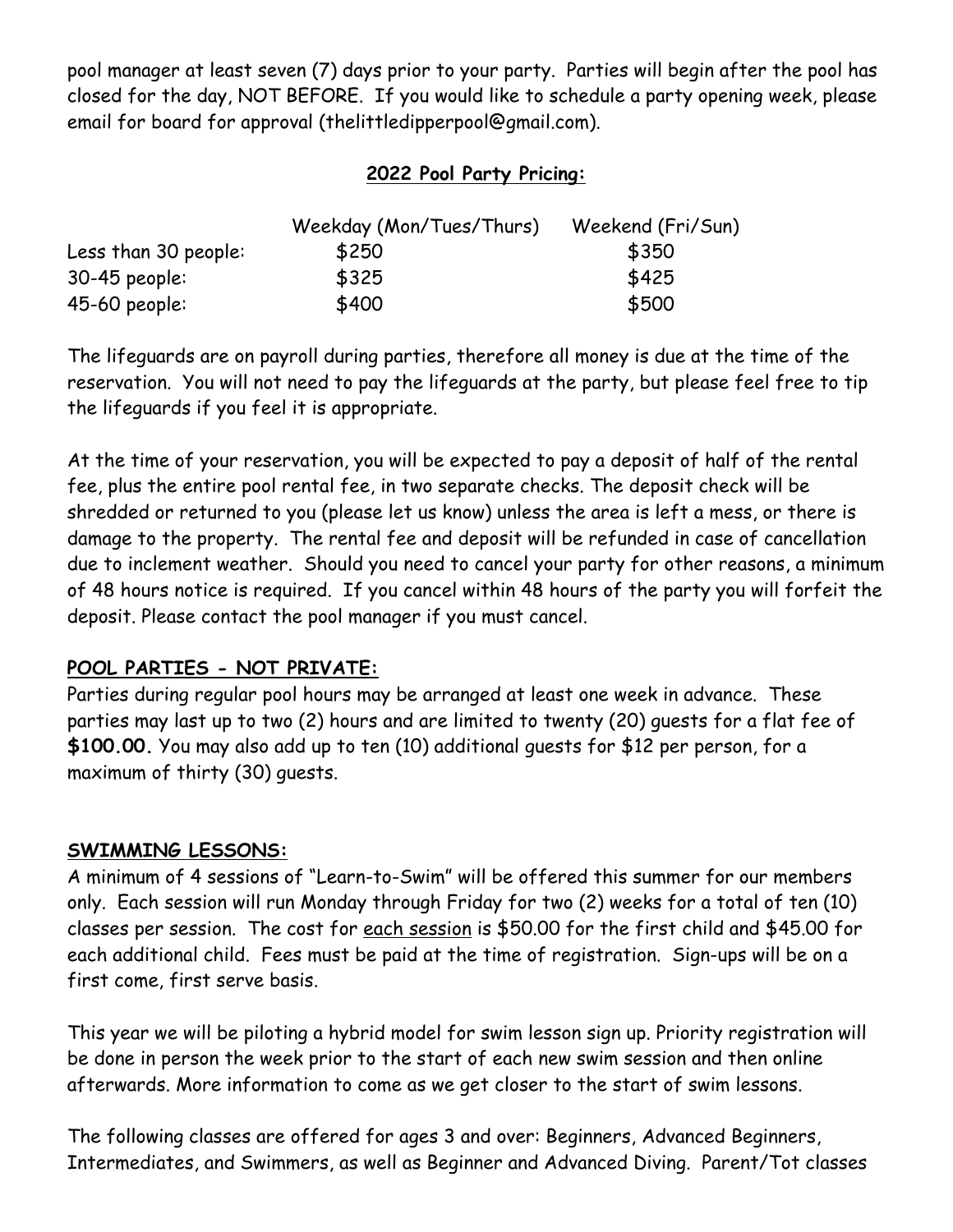will be offered for children under the age of 3 if there is enough interest. Parent/Tot classes will be scheduled along with other swimming lessons. We are also very excited to announce that a Little Dipper Swim Club will be forming this summer, stay tuned for more details!

#### **2022 Swim Lesson Schedule:**

| Session 1 | June 6 <sup>th</sup> - June 17 <sup>th</sup>   |
|-----------|------------------------------------------------|
| Session 2 | June $20^{th}$ - July $1^{st}$                 |
| Session 3 | July 11 <sup>th</sup> - July 22 <sup>nd</sup>  |
| Session 4 | July 25 <sup>th</sup> - August 5 <sup>th</sup> |

Please remember that during swim lesson times, children who are not in lessons MUST be supervised. To keep from distracting the instructors during lessons, the cement area MUST remain clear of anyone not participating in a lesson at the time. It is preferred for parents not to be on the deck during lessons as well. It is established that children learn better when the instructor has complete charge of them. Parents are asked to stay back on the grass area and not near the pool.

PLEASE NOTE: Lessons are strongly encouraged, especially if your child is a non-swimmer. All non-swimmers **MUST** have adult supervision at all times in all areas of the pool.

To accommodate swim lessons, the pool will not open until 11:00 a.m. for the shallow end and 11:30 a.m. for the deep end.

#### **KIDS NIGHT:**

The pool will hold minimum of (3) three Kids Night events over the 2022 season. These events are from 6pm to 9pm and are for children entering kindergarten through  $8<sup>th</sup>$  grade. Dinner will be served and games will be played. Please check the calendar for dates.

#### **SPECIAL HEALTH NOTICE TO MEMBERS:**

*"THE SCOOP ON POOP":* Because of the potentially serious health ramifications of being exposed to human feces, the board has decided to continue to enforce a safety policy to ensure the safety of our members and guests.

Several times in the past children pooping in the pool inconvenienced members. (This was NOT limited to the baby pool area.) The pool then had to be closed, resulting in the cancellation of scheduled birthday parties, evening parties, and swimming lessons.

Because of these problems, members and guests will be required to adhere to the following:

If your child has diarrhea, do not allow your child to enter the pool.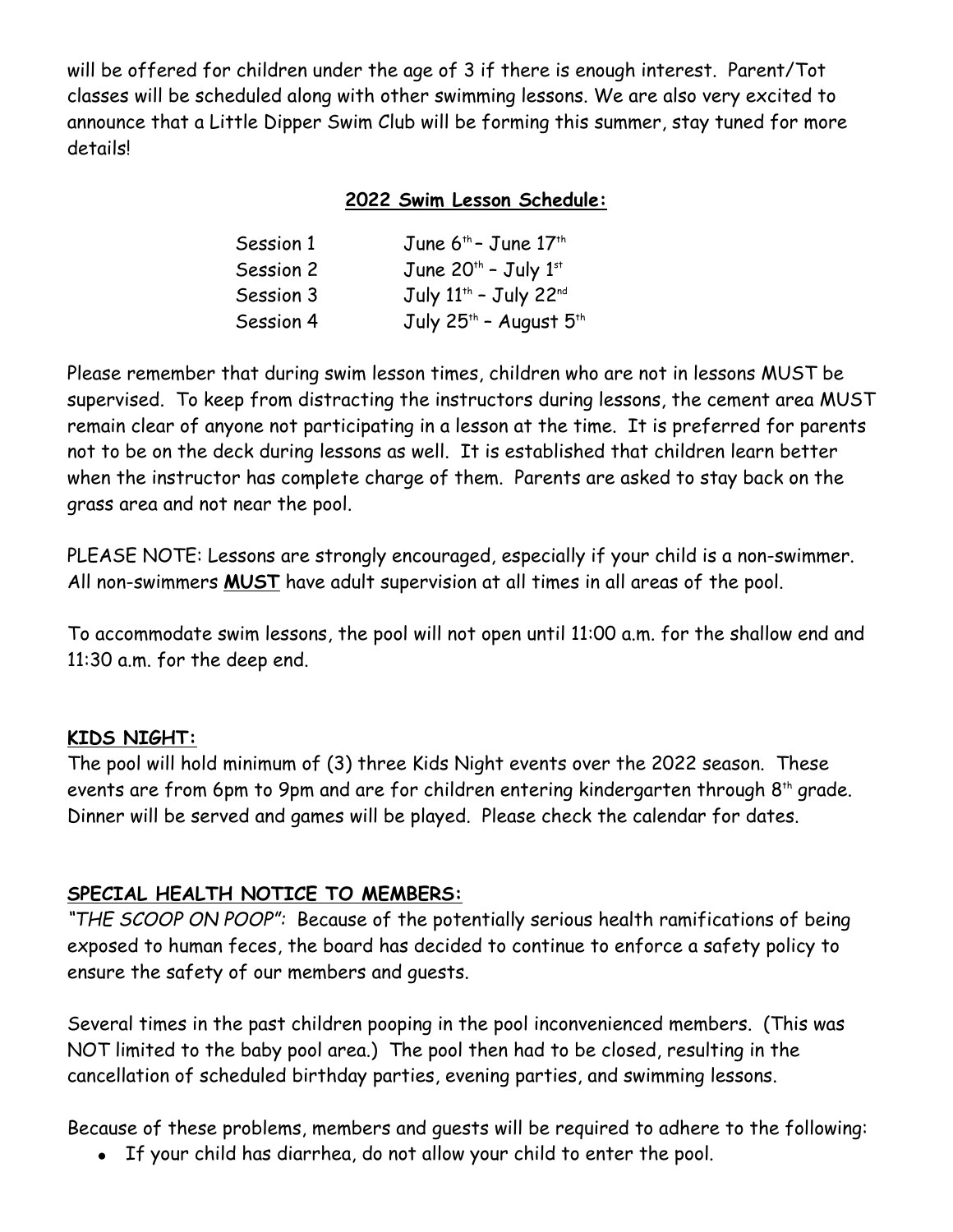Swim diapers and appropriate fitting swimwear MUST be worn by all children who are not potty trained OR are accident-prone.

If there is a pooping incident at the pool, we will adhere to the Center for Disease Control – fecal incident response recommendations for pools:

- For formed stools shock the pool and keep the pool closure time to approximately 30 minutes.
- For diarrhea shock the pool, close for 12.75 hours, then backwash before allowing swimmers back into the water.
- The pool may be closed for longer than the recommended time if the chlorine levels have not returned to appropriate levels

# **POOL RULES AND REGULATIONS:**

POOL SAFETY:

- 1. No glass, food, chewing gum or running on pool deck
- 2. No diving in the shallow end
- 3. No horseplay (as deemed by the lifeguards)
- 4. Children  $3\frac{1}{2}$  feet tall and smaller must be attended at all times
- 5. No high-pressure water guns
- 6. Must pass black line swim test in order to swim past the black line.
- 7. No foul language
- 8. Only individuals 16 and older may swim during adult swim
- 9. Children 3 and younger may swim during adult swim ONLY with an adult
- 10. Infants must wear swim diapers
- 11. No hanging on pool ropes
- 12. No surfing from poolside
- 13. No floatation devices are permitted when there are more than 15 swimmers in the pool.
- 14. Only one person is allowed on the diving board at a time. Only one bounce on the diving board is allowed. Jump straight off the board when the area is clear below.
- 15. Riding bikes, unicycles, skateboards, and rollerblading on pool property are not allowed. Bicycles and unicycles should be parked and locked up in the bike rack located adjacent to the lifeguard parking lot.
- 16. No fort building with chairs.
- 17. When entering the pool, please only enter through the main gate (off the main parking lot). The side gate is for employees only.

# POOL AGE REQUIREMENTS:

1. A member who is 10 years old and/or completed  $4<sup>th</sup>$  grade can come to the pool without being accompanied by an adult, provided they are capable of swimming